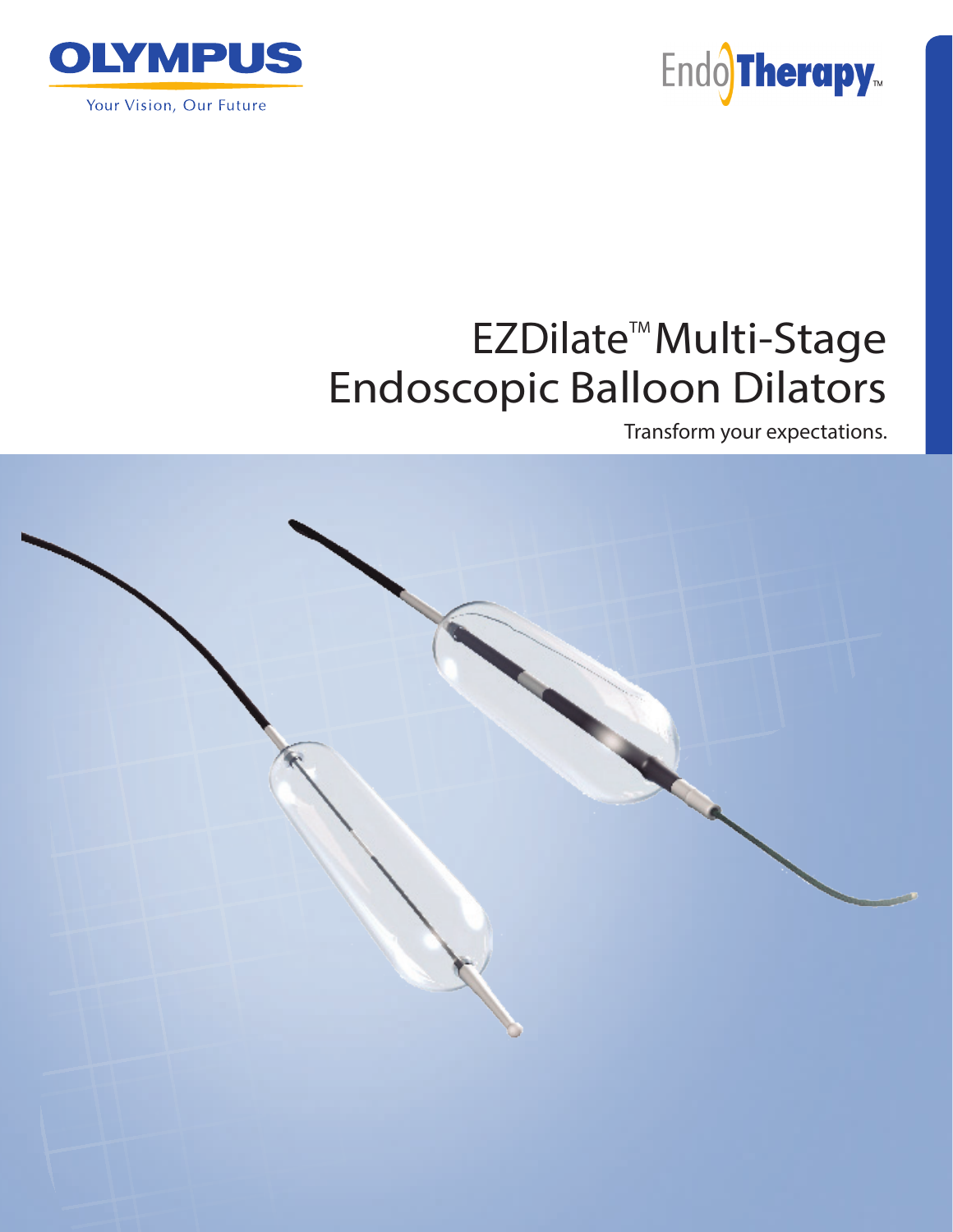### Accurate inflation that's true to specifications eliminates the need for overinflation

- Engineered to inflate precisely to the target diameter without the need to overinflate
- Fixed-wire and wire-guided balloons are available in 6 different balloon sizes with 3 possible diameters each, for 18 total options
- Only EZDilate balloons do not duplicate increments to avoid repeating dilation as you progress in balloon size
- Robust nylon material disperses radial pressure along the full length of the balloon ensuring repeatable, reliable balloon dilation with minimal waisting

| <b>OLYMPUS</b>   | <b>Competitor A</b> | <b>Competitor B</b> |
|------------------|---------------------|---------------------|
| 6, 7, 8          | 6, 7, 8             | 6, 7, 8             |
| 8.5, 9.5, 10.5   | 8, 9, 10            | 8, 9, 10            |
| 11, 12, 13       | 10, 11, 12          | 10, 11, 12          |
| 13.5, 14.5, 15.5 | 12, 13.5, 15        | 12, 13.5, 15        |
| 16, 17, 18       | 15, 16.5, 18        | 15, 16.5, 18        |
| 18, 19, 20       | 18, 19, 20          | 18, 19, 20          |

- Compatible with any 60 cc inflation device
- Glow-in-the-dark label contains essential size and pressure information right on the catheter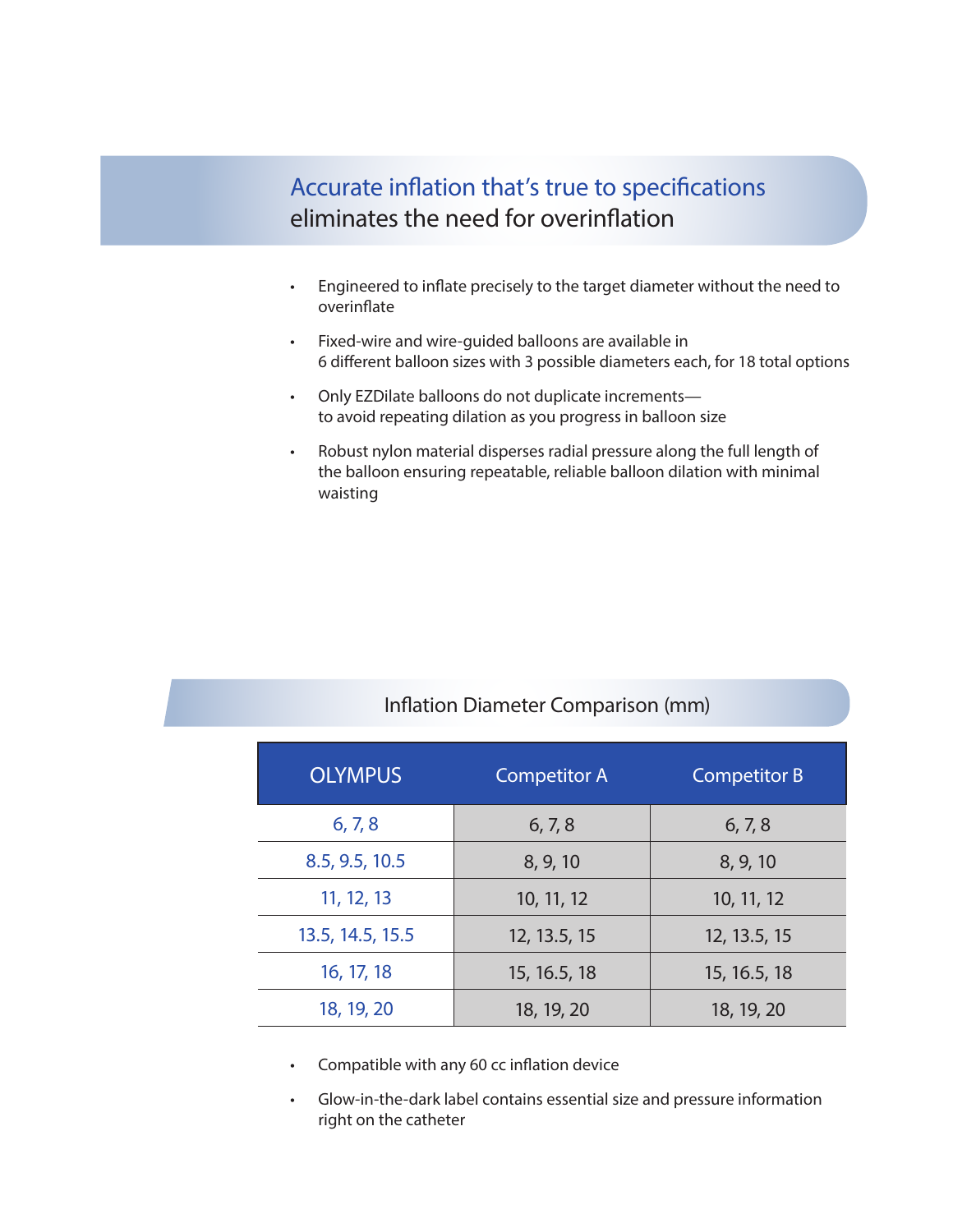### EZDILATE THREE STAGE BALLOON DILATORS OFFER GRADUAL AND ACCURATE DILATION

Indicated for strictures throughout the GI tract—including dilation of the Sphincter of Oddi (Endoscopic Papillary Balloon Dilatation/EPBD).

EZDilate facilitates precise placement in the stricture due to its unique, patent pending centre marker as well as excellent visualisation through the balloon during dilation for improved monitoring of the stricture.



WIRE GUIDED: indicated for dilation in the Oesophagus, Pylorus, Colon & Papilla



Offered in both FIXED WIRE and WIRE GUIDED designs, with sizes ranging from 6-7-8 mm to 18-19-20 mm

## Improves navigational efficiency while maneuvering through sensitive anatomy

- Slim catheter design enables rapid placement with less insertion force
- Soft, atraumatic tip designed to protect the working channel of the scope and help navigate through sensitive anatomy
- Preloaded removable .035'' guidewire for dilations in the oesophagus, pylorus, papilla and colon
- Distal and proximal radiopaque markers provide fluoro-visualisation

## Ensures optimal placement and enhanced visualisation

- Only Olympus offers a centre visual demarcation on the balloon designed to improve positioning accuracy and assessment during dilation
- Rounded balloon shoulders and transparent material provide excellent, unobstructed visualisation of the stricture during dilation